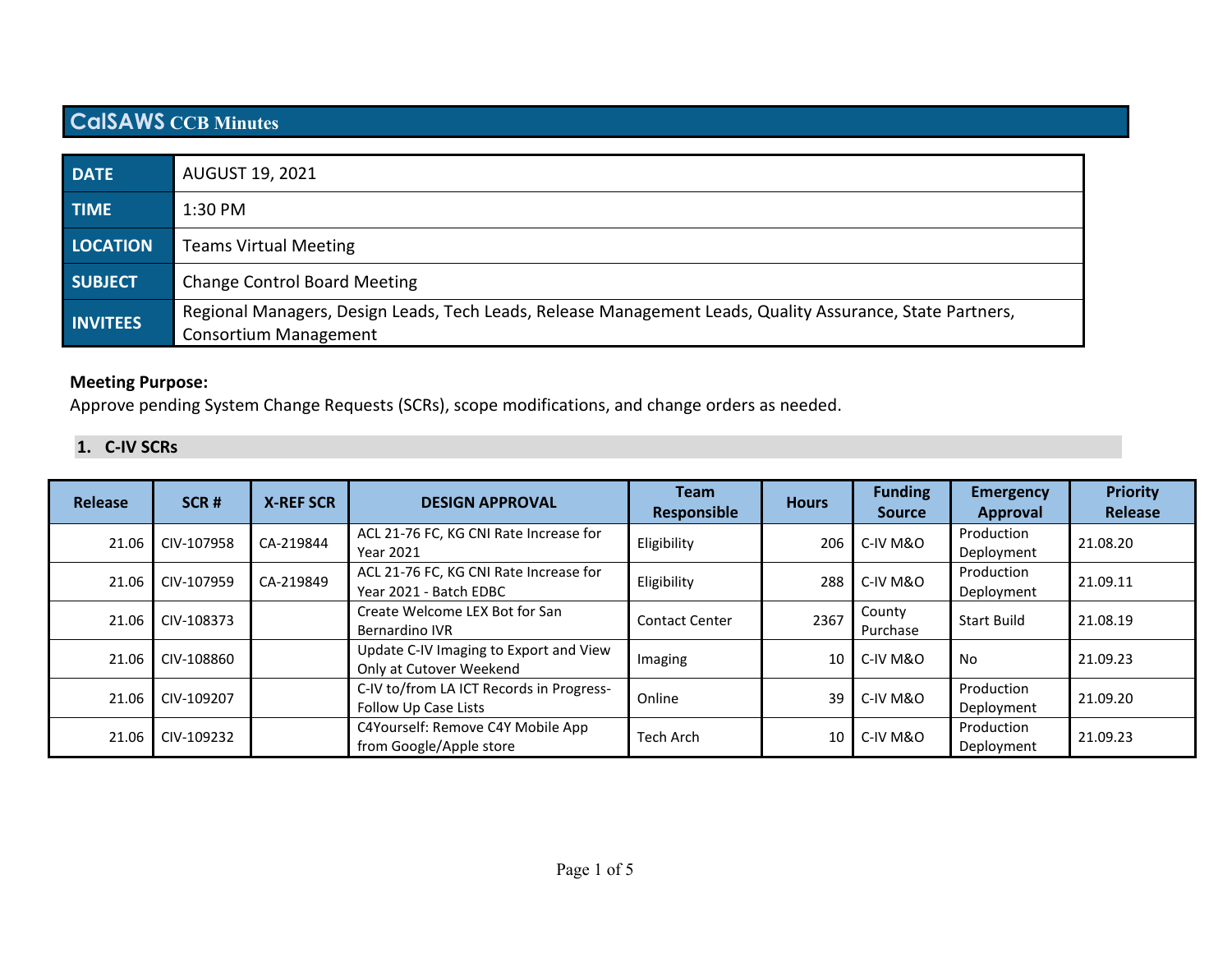| <b>Release</b> | SCR#                | <b>X-REF SCR</b> | <b>CONTENT REVISION</b>                    | Team<br><b>Responsible</b> | <b>Hours</b> | <b>Funding</b><br><b>Source</b> | <b>Emergency</b><br><b>Approval</b> | <b>Priority</b><br><b>Release</b> |
|----------------|---------------------|------------------|--------------------------------------------|----------------------------|--------------|---------------------------------|-------------------------------------|-----------------------------------|
|                |                     |                  | File Exchange testing - CIV file exchanges |                            |              |                                 | Production                          |                                   |
| 21.06          | $\Gamma$ CIV-108019 | CA-226334        | to clustered SFTP - Child support          | <b>Batch Operations</b>    |              | 15   C-IV M&O                   | Deployment                          | 21.08.xx                          |

# **2. LRS SCRs**

| <b>Release</b> | SCR#      | <b>X-REF SCR</b> | <b>DESIGN APPROVAL</b>                                                                                       | <b>Team</b><br><b>Responsible</b> | <b>Hours</b> | <b>Funding</b><br><b>Source</b> | <b>Emergency</b><br><b>Approval</b> | <b>Priority</b><br><b>Release</b> |
|----------------|-----------|------------------|--------------------------------------------------------------------------------------------------------------|-----------------------------------|--------------|---------------------------------|-------------------------------------|-----------------------------------|
| <b>RWR</b>     | CA-214744 |                  | DDID 2341 FDS: API - Activity Agreements<br>API                                                              | Batch/Interfaces                  | 380          | CalSAWS<br>DD&I                 | <b>Start Build</b>                  | 21.11.x1                          |
| <b>RWR</b>     | CA-214746 |                  | DDID 2343 FDS: API - Barriers API                                                                            | Batch/Interfaces                  | 211          | CalSAWS<br>DD&I                 | <b>Start Build</b>                  | 21.11.x1                          |
| <b>RWR</b>     | CA-214750 |                  | DDID 2347 FDS: API - Issuance API                                                                            | Batch/Interfaces                  | 380          | CalSAWS<br>DD&I                 | <b>Start Build</b>                  | 21.11.x1                          |
| <b>RWR</b>     | CA-214757 |                  | DDID 2354 FDS: API - Verifications API                                                                       | Batch/Interfaces                  | 211          | CalSAWS<br>DD&I                 | <b>Start Build</b>                  | 21.11.x1                          |
| <b>RWR</b>     | CA-214759 |                  | DDID 2356 FDS: API - Worker Info API                                                                         | Batch/Interfaces                  | 380          | CalSAWS<br>DD&I                 | <b>Start Build</b>                  | 21.11.x1                          |
| <b>RWR</b>     | CA-231089 |                  | Populate W2 tax year based on process<br>quarter date on GEN 201 form                                        | Client<br>Correspondence          | 34           | CalSAWS<br>DD&I                 | Production<br>Deployment            | 21.08.03                          |
| 21.06          | CA-231015 |                  | Updates to CountyCode 00 handling for<br>Appointments API                                                    | Batch/Interfaces                  | 75           | CalSAWS<br>DD&I                 | Production<br>Deployment            | 21.07.19                          |
| 21.07          | CA-219844 | CIV-107958       | ACL 21-76 FC, KG CNI Rate Increase for<br><b>Year 2021</b>                                                   | Eligibility                       | 238          | LRS M&E                         | Production<br>Deployment            | 21.08.20                          |
| 21.07          | CA-219849 | CIV-107959       | ACL 21-76 FC, KG CNI Rate Increase for<br>Year 2021 - Batch EDBC                                             | Eligibility                       | 336          | LRS M&E                         | Production<br>Deployment            | 21.09.11                          |
| 21.07          | CA-226573 |                  | <b>Cutover Activities for New Central Print</b><br><b>Vendor Gainwell</b>                                    | Client<br>Correspondence          | 70           | LRS M&E                         | <b>Start Build</b>                  | 21.08.27                          |
| 21.07          | CA-227182 |                  | Event Streaming: Enabling Event<br>Streaming implementation for MEDS<br><b>FX20 Transactions</b>             | Batch/Interfaces                  | 15           | CalSAWS<br>DD&I                 | Production<br>Deployment            | 21.07.29                          |
| 21.07          | CA-227875 |                  | DDID #2162 - CalWIN Document<br>Migration                                                                    | <b>Tech Arch</b>                  | 300          | CalSAWS<br>DD&I                 | <b>No</b>                           | 21.08.xx                          |
| 21.07          | CA-227982 |                  | DDID 1631: Update Mapping to Migrate<br>C-IV Report FC1 - Continuum of Care<br><b>Reform Facility Report</b> | Reports                           | 249          | CalSAWS<br>DD&I                 | <b>Start Build</b>                  | 21.09.xx                          |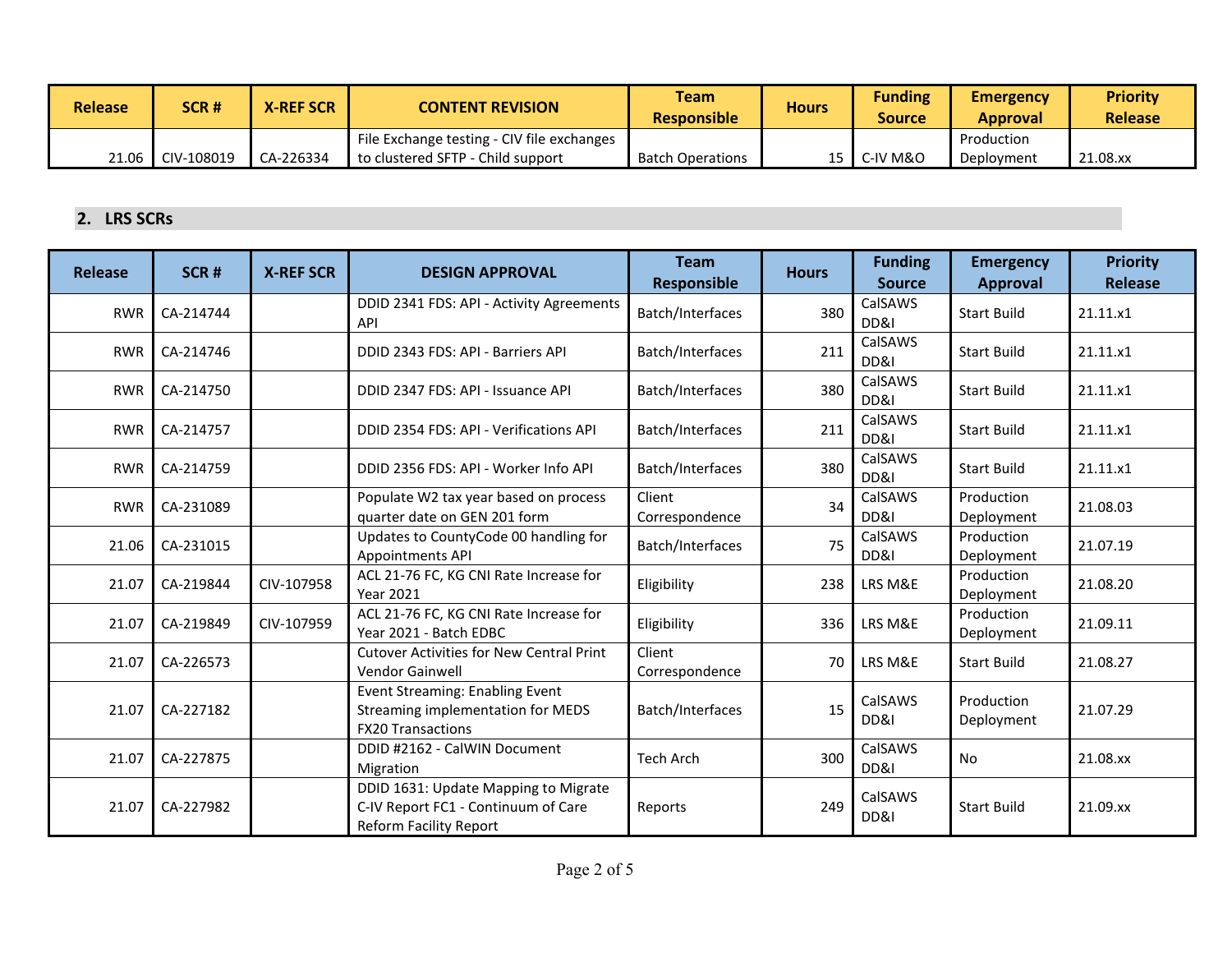| <b>Release</b> | SCR#      | <b>X-REF SCR</b> | <b>DESIGN APPROVAL</b>                                                                                                     | <b>Team</b><br><b>Responsible</b> | <b>Hours</b> | <b>Funding</b><br><b>Source</b> | <b>Emergency</b><br><b>Approval</b> | <b>Priority</b><br><b>Release</b> |
|----------------|-----------|------------------|----------------------------------------------------------------------------------------------------------------------------|-----------------------------------|--------------|---------------------------------|-------------------------------------|-----------------------------------|
| 21.07          | CA-229914 |                  | Update Batch Scheduling C-IV Batch Jobs<br>turned off due to PHE                                                           | Batch/Interfaces                  | 15           | CalSAWS<br>DD&I                 | No                                  | 21.09.25                          |
| 21.07          | CA-230632 | CIV-109171       | <b>Update PEAF Payments to Customer</b><br>Non-Benefit                                                                     | Fiscal                            | 130          | LRS M&E                         | Production<br>Deployment            | 21.08.27                          |
| 21.07          | CA-231135 |                  | C-IV to/from LA ICT Records in Progress-<br>Follow Up Case Lists                                                           | Online                            | 39           | C-IV M&O                        | Production<br>Deployment            | 21.09.20                          |
| 21.07          | CA-231168 |                  | Child Support Interface: Update the<br>outbound CCSAS interface to continue to<br>default the FBU for former C-IV Counties | Batch/Interfaces                  | 50           | CalSAWS<br>DD&I                 | Production<br>Deployment            | 21.07.29                          |
| 21.07          | CA-231382 |                  | Update FTP Password for Interfaces -<br>(QCIS, IEVS, Horizontal Int, CDSS, CalOAR,<br>and SED) July 2021                   | <b>Batch Operations</b>           | 10           | LRS M&O                         | Production<br>Deployment            | 21.07.27                          |
| 21.07          | CA-231454 |                  | Analytics - C-IV Dashboards - Soft Launch                                                                                  | Analytics                         | 12           | CalSAWS<br>DD&I                 | <b>Start Build</b>                  | 21.08.17                          |
| 21.07          | CA-231585 |                  | CDSS EBT Fraud Alert File Interface to<br>handle LA County and C-IV Counties Data                                          | Fiscal                            | 182          | LRS M&E                         | Production<br>Deployment            | 21.08.14                          |
| 21.11          | CA-53607  |                  | Update 'Cal-Learn \$100 Sanction' Reason<br>and replace TEMP CL 1 Spanish                                                  | Client<br>Correspondence          | 387          | LRS M&E                         | <b>Start Build</b>                  |                                   |
| 21.11          | CA-206708 | <b>CIV-580</b>   | Update Application Detail to support<br>View Mode                                                                          | Online                            | 375          | LRS M&E                         | <b>Start Build</b>                  |                                   |
| 21.11          | CA-207660 | <b>CIV-857</b>   | Add Functionality to Prevent Specific<br><b>Users from Accessing Specific Cases</b><br>(53885)                             | Online                            | 351          | LRS M&E                         | No                                  |                                   |
| 21.11          | CA-208267 |                  | <b>Employment Services Goals List/Detail</b><br>page updates                                                               | Online                            | 377          | LRS M&E                         | <b>Start Build</b>                  |                                   |
| 21.11          | CA-211821 | CIV-101475       | Diaper Allowance Overpayments Batch<br>Job                                                                                 | Fiscal                            | 481          | LRS M&E                         | <b>Start Build</b>                  |                                   |
| 21.11          | CA-212361 |                  | DDID 2194 - Add Positive Pay Interface<br>Functionality to CalSAWS for CalWIN<br><b>Migration Counties</b>                 | Fiscal                            | 1372         | CalSAWS<br>DD&I                 | <b>Start Build</b>                  |                                   |
| 21.11          | CA-214901 |                  | DDID 2197, 2386 FDS: Task Mgt - Task<br>Upload and Void                                                                    | Online                            | 1604         | CalSAWS<br>DD&I                 | <b>Start Build</b>                  |                                   |
| 21.11          | CA-215670 |                  | DDID 2319 FDS: GA GR - Group 1 Forms                                                                                       | Eligibility                       | 2808         | CalSAWS<br>DD&I                 | <b>Start Build</b>                  |                                   |
| 21.11          | CA-215920 |                  | DDID 2314/2319 FDS: GA GR NOA/Form<br><b>Generations Phase 1</b>                                                           | Eligibility                       | 1497         | CalSAWS<br>DD&I                 | <b>Start Build</b>                  |                                   |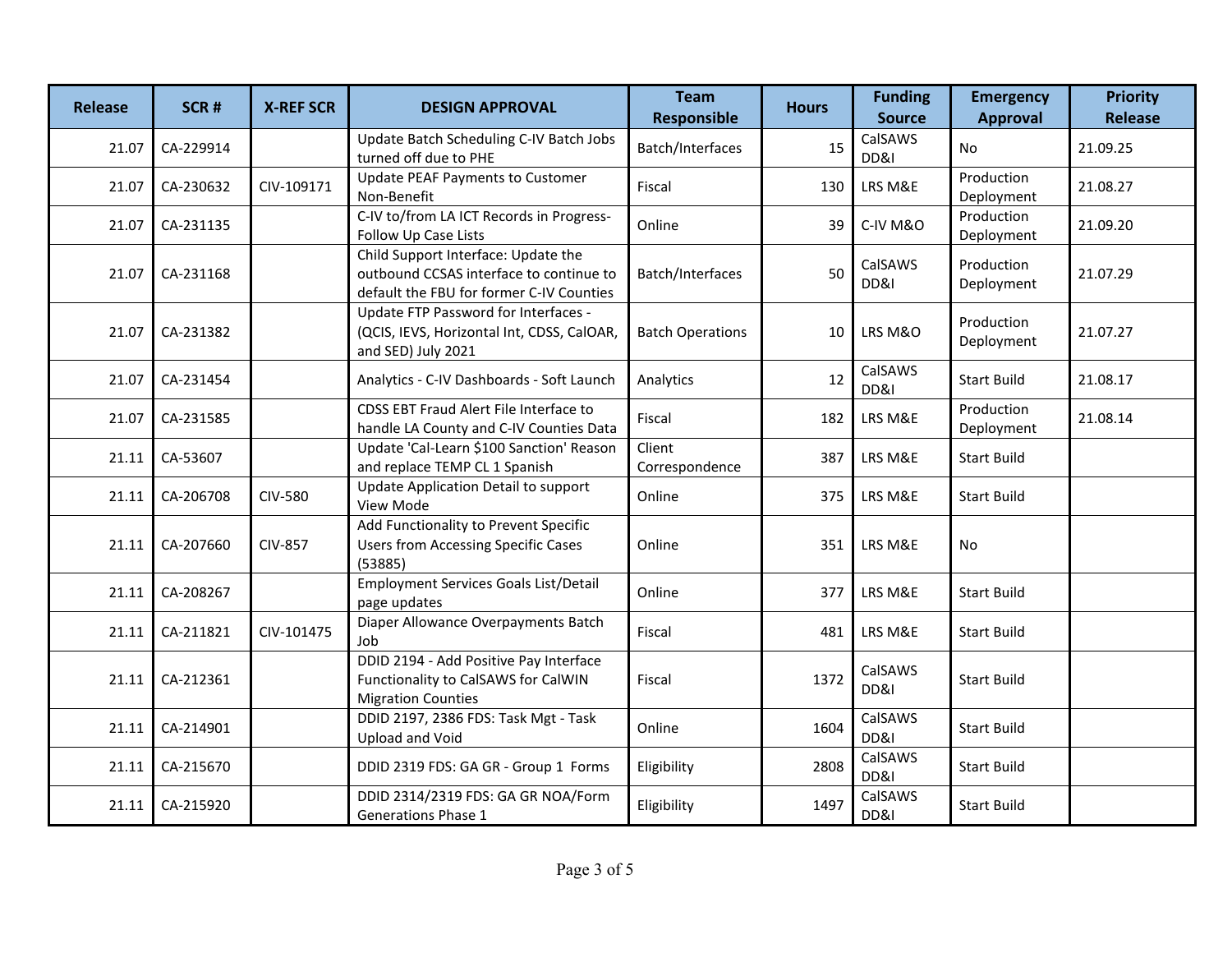| Release | SCR#      | <b>X-REF SCR</b> | <b>DESIGN APPROVAL</b>                                                                                                | <b>Team</b><br><b>Responsible</b> | <b>Hours</b> | <b>Funding</b><br><b>Source</b> | <b>Emergency</b><br><b>Approval</b> | <b>Priority</b><br><b>Release</b> |
|---------|-----------|------------------|-----------------------------------------------------------------------------------------------------------------------|-----------------------------------|--------------|---------------------------------|-------------------------------------|-----------------------------------|
| 21.11   | CA-215926 |                  | DDID 2314/2686 FDS: GA GR Rules Phase<br>1, Batch 3 (11 Rules) - Non-Financial<br>rules and Corresponding NOA Reasons | Eligibility                       | 1696         | CalSAWS<br>DD&I                 | <b>Start Build</b>                  |                                   |
| 21.11   | CA-226492 |                  | Update San Bernardino County Warrant<br>Control Numbers to 10 digits                                                  | Fiscal                            | 499          | LRS M&E                         | <b>Start Build</b>                  |                                   |
| 21.11   | CA-228982 |                  | DDID 2314/2315 FDS: GA GR Rules Phase<br>1, Batch 2 (9 Rules) - SFU rules and<br>Corresponding NOA Reasons            | Eligibility                       | 1589         | CalSAWS<br>DD&I                 | <b>Start Build</b>                  |                                   |
| 21.11   | CA-229005 |                  | Mass Mailer for TEMP CW 2225 Form                                                                                     | Client<br>Correspondence          | 66           | Premise                         | No.                                 | 21.11.xx                          |
| 22.01   | CA-230847 |                  | [Analytics] Dashboards Hard Launch #5 -<br>Replace Landing Page Links for Soft<br>Launched Dashboards                 | Analytics                         | 30           | CalSAWS<br>DD&I                 | No                                  | 22.01.28                          |

| <b>Release</b> | SCR#      | <b>X-REF SCR</b> | <b>CONTENT REVISION</b>                                                                                                             | <b>Team</b><br><b>Responsible</b> | <b>Hours</b> | <b>Funding</b><br><b>Source</b> | <b>Emergency</b><br><b>Approval</b> | <b>Priority</b><br><b>Release</b> |
|----------------|-----------|------------------|-------------------------------------------------------------------------------------------------------------------------------------|-----------------------------------|--------------|---------------------------------|-------------------------------------|-----------------------------------|
| <b>RWR</b>     | CA-215171 |                  | DDID 2670 FDS: Non State Forms -<br>Threshold Languages - Add State Form<br>GEN 202 (VER 202)                                       | Client<br>Correspondence          | 39           | CalSAWS<br>DD&I                 | <b>Start Build</b>                  | 21.07.x3                          |
| 21.05          | CA-225679 |                  | Create DCFS Amazon Connect Contact<br>Center                                                                                        | <b>Contact Center</b>             | 655          | Premise                         | <b>Start Build</b>                  | 21.07.29                          |
| 21.06          | CA-222514 |                  | DDID-2359 FDS APIs - Create AWS<br>Developer Portal                                                                                 | <b>Tech Arch</b>                  | 120          | CalSAWS<br>DD&I                 | <b>No</b>                           | 21.08.23                          |
| 21.07          | CA-48348  |                  | Extension of Time-Period for Dropping<br>the Worker on Discontinued Eligibility<br>Programs                                         | Online                            | 881          | LRS M&E                         | <b>Start Build</b>                  |                                   |
| 21.07          | CA-54527  |                  | Modify the TTC Interface File                                                                                                       | Fiscal                            | 1837         | LRS M&E                         | <b>No</b>                           | 21.08.TTC                         |
| 21.07          | CA-224281 | CIV-108549       | Automated Regression Test - Execution<br>and Maintenance - 21.07 Release Cycle                                                      | <b>Automated Test</b>             | 1080         | LRS M&E                         | No                                  | 21.11.17                          |
| 21.07          | CA-230012 |                  | Decommission the Riverside Case<br>Tracking System(CTS) and Active Dead<br>interface jobs                                           | Batch/Interfaces                  | 8            | LRS M&E                         | <b>No</b>                           | 21.09.27                          |
| 21.11          | CA-55378  |                  | Impose CW MAP Reduction within the<br>allotted timeframe when Immunization<br>Page is not updated for children in AU<br>under age 6 | Eligibility                       | 1170         | LRS M&E                         | No                                  |                                   |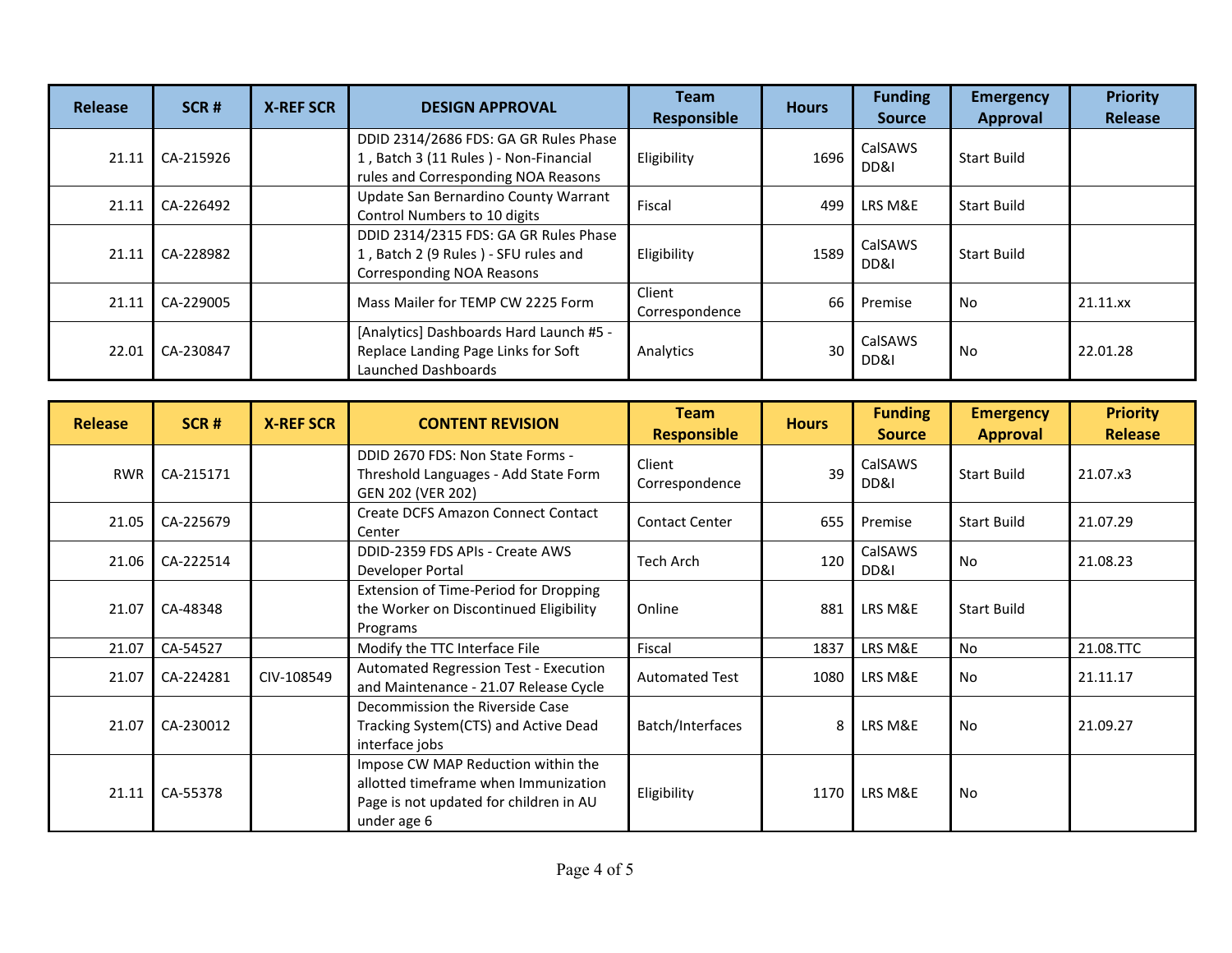| <b>Release</b> | SCR#        | <b>X-REF SCR</b> | <b>CONTENT REVISION</b>                                                                                    | <b>Team</b><br><b>Responsible</b> | <b>Hours</b> | <b>Funding</b><br><b>Source</b> | <b>Emergency</b><br><b>Approval</b> | <b>Priority</b><br><b>Release</b> |
|----------------|-------------|------------------|------------------------------------------------------------------------------------------------------------|-----------------------------------|--------------|---------------------------------|-------------------------------------|-----------------------------------|
| 21.11          | $CA-212833$ |                  | <b>Remove Selected Non-State LRS Forms</b><br>from the system                                              | Client<br>Correspondence          | 151          | LRS M&E                         | <b>No</b>                           |                                   |
| 21.11          | CA-214541   | CIV-106750       | Create List of CW Cases with Two<br>Parents; One with Role of 'MMO' with<br>role reason 'FTP Immunization' | Eligibility                       | 18           | LRS M&E                         | No                                  |                                   |
| 21.11          | CA-224282   |                  | Automated Regression Test - Execution<br>and Maintenance - 21.11 Release Cycle                             | <b>Automated Test</b>             | 980          | LRS M&E                         | No                                  | 22.01.19                          |
| 22.01          | CA-203208   | CIV-572          | Send MEDS Non-Extended Aid Codes For<br>Foster Care & Kin-GAP Infants                                      | Batch/Interfaces                  | 1801         | LRS M&E                         | No                                  |                                   |
| 22.01          | CA-203392   |                  | ACL 16-79 Add Out-of-State Short-Term<br><b>Residential Therapeutic Program</b><br><b>Placement Type</b>   | Eligibility                       | 1123         | LRS M&E                         | No                                  |                                   |

#### **3. Informational Only: CalSAWS Conversion SCRs**

| <b>Release</b> | SCR# | <b>X-REF SCR</b> | <b>DESIGN APPROVAL</b> | <b>Team</b><br><b>Responsible</b> | <b>Hours</b> | <b>Funding</b><br>Source | <b>Emergency</b><br>Approval | <b>Priority</b><br><b>Release</b> |
|----------------|------|------------------|------------------------|-----------------------------------|--------------|--------------------------|------------------------------|-----------------------------------|
| None           |      |                  |                        |                                   |              |                          |                              |                                   |

| <b>Release</b> | SCR# | <b>X-REF SCR</b> | <b>CONTENT REVISION</b> | <b>Team</b><br><b>Responsible</b> | <b>Hours</b> | <b>Funding</b><br>Source | <b>Emergency</b><br><b>Approval</b> | <b>Priority</b><br><b>Release</b> |
|----------------|------|------------------|-------------------------|-----------------------------------|--------------|--------------------------|-------------------------------------|-----------------------------------|
| None           |      |                  |                         |                                   |              |                          |                                     |                                   |

#### **4. Minutes**

- **All questions are shown on the following section**
- **CA-214541 CIV-106750 Question by Merced was sufficiently answered**
- **CA-230632 CIV-109171 Question by Stanislaus was sufficiently answered**
- **The next CCB Meeting scheduled for 09/02/2021**